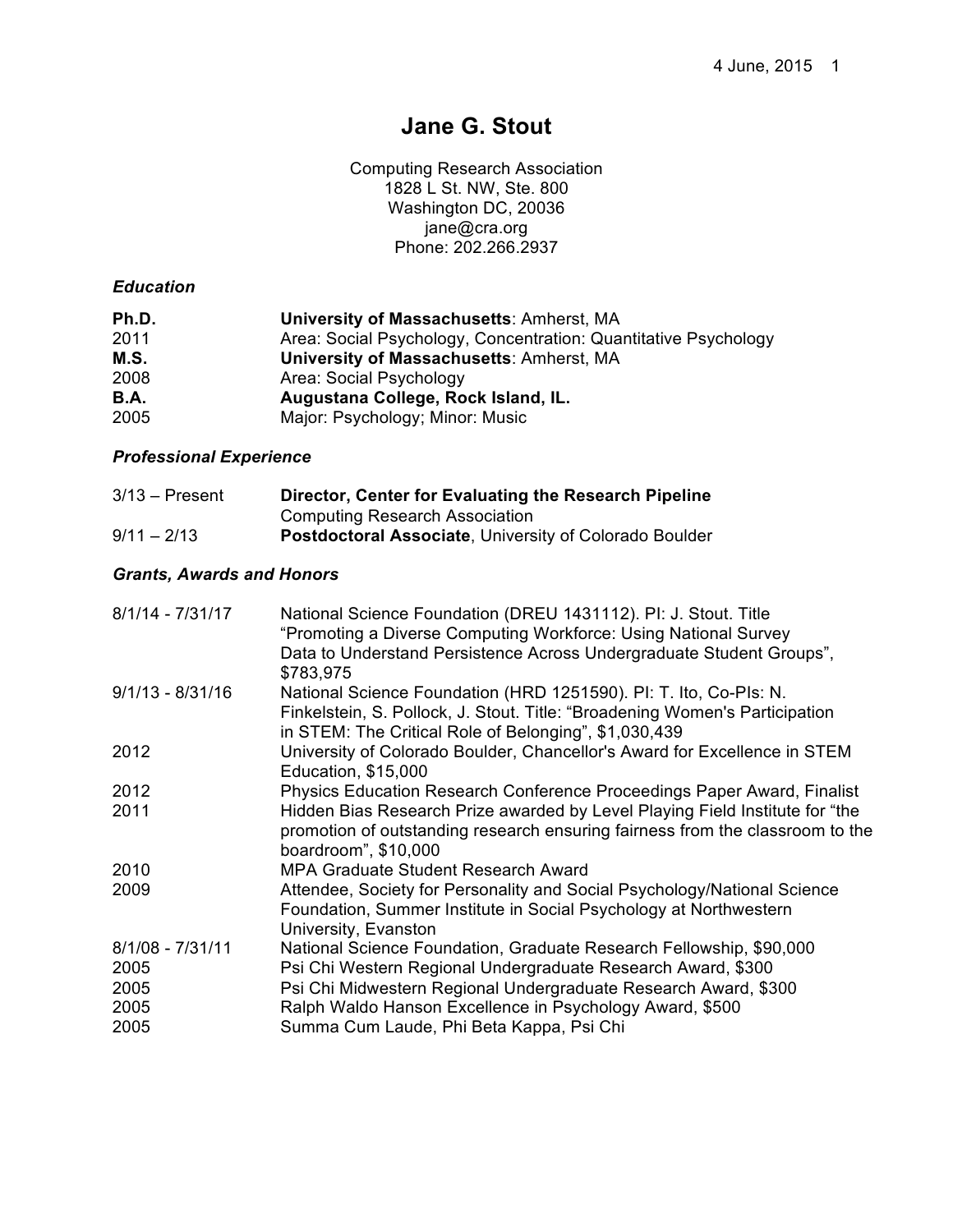## *Publications*

- Dasgupta, N. & Stout, J. G. (2014). Girls and Women in Science, Technology, Engineering and Mathematics: STEMing the Tide and Broadening Participation in STEM Careers. *Policy Insights from Behavioral and Brain Sciences, 1,* 21-29.
- Stout, J. G. & Camp, T. (2014). Now what? Action items from social science research to bridge the gender gap in computing research. *SIGCAS Computers in Society: Special Issue on Women in Computing, 44,* 5-8.
- Stout, J. G., & Dasgupta, N. (2013). Mastering one's destiny: Mastery goals promote psychological challenge and enhance success despite social identity threat. *Personality and Social Psychology Bulletin, 39, 748-762.*
- Stout, J. G., Ito, T. A., Finkelstein, N. F., & Pollock, S. J. (2012). How a gender gap in belonging contributes to the gender gap in physics participation. *Proceedings of the 2012 Physics Education Research Conference.*
- Dasgupta, N., & Stout. J. G. (2012). Contemporary discrimination in the lab and the real world: The benefits and obstacles of full-cycle research. *Journal of Social Issues, 68,*  399-412*.*
- Asgari, S., Dasgupta, N., & Stout, J. G. (2012). When do counterstereotypic ingroup members inspire vs. deflate? The effect of successful professional women on women's leadership self-concept. *Personality and Social Psychology Bulletin, 38,* 370-83*.*
- Stout, J. G., Dasgupta, N., Hunsinger, M., & McManus, M. (2011). STEMing the tide: Using ingroup experts to inoculate women's self-concept in science, technology, engineering, and mathematics (STEM). *Journal of Personality and Social Psychology, 100,* 255-270*.*
- Stout, J. G., & Dasgupta, N. (2011). When he doesn't mean you: Gender-exclusive language as a form of subtle ostracism. *Personality and Social Psychology Bulletin, 37,* 757-769*.*

#### *Manuscripts in under review and in preparation*

- Stout, J. G. (under review). *On the benefits of specialized settings for deaf and hard of hearing students in computing.*
- Stout, J. G. & Wright, H. M. (under review). *Drilling down to better understand first generation students' patterns of success in computing.*
- Stout, J. G. & Wright, H. M. (under review). *The Critical Role of Belonging Among Lesbian, Gay, Bisexual, Transgender, and Queer (LGBTQ) Students in Computing Career Tracks.*
- Lewis, K., Stout, J. G., Cohen, G. L, Miyake, A., Kost-Smith, L. E., Pollock, S. J. Finkelstein, N. F. & Ito, T. A. (under review*). Fitting in to Move Forward: Using a Belonging Framework to Understand Gender Disparities in Persistence in the Physical Sciences, Technology, Engineering and Mathematics (pSTEM).*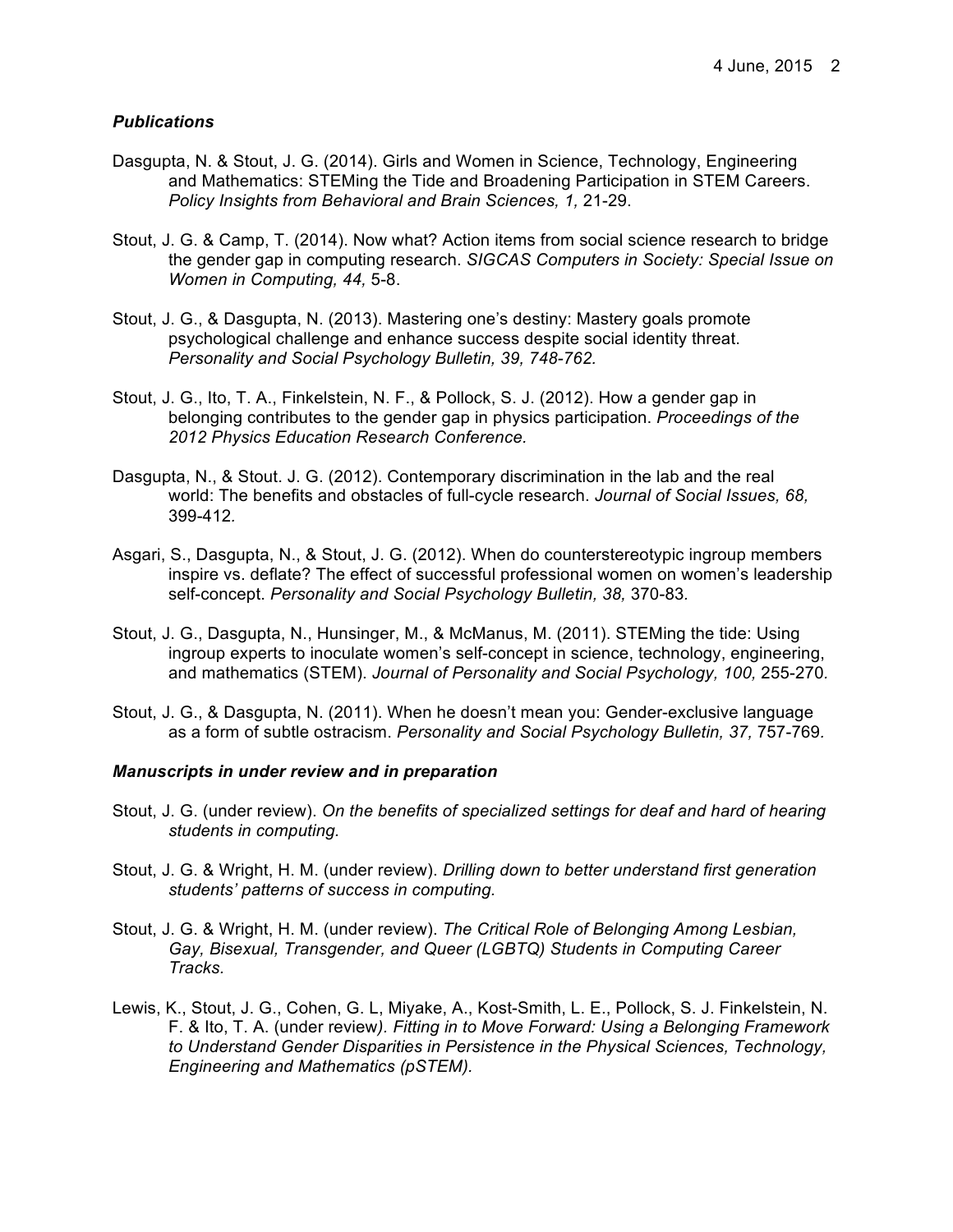## *Presentations and Posters*

*Talks*

- Thomas, E. L., & Stout, J. G. (2015, June). *Confidence, Competence, and Culture: An Intersectional Analysis of Women in Computing*. Symposium presented at the annual conference of the Society for the Psychological Study of Social Issues, Washington, D.C.
- Stout, J. G. (June, 2015*). Understanding experiences in STEM among women from a diverse array of demographic groups*. Annual Meeting of the Women in Engineering Proactive Network, 2015: Change Leader Forum.
- Stout, J. G. (2015, April). *New directions in research promoting diversity in STEM.* Invited presentation, Invited presentation for Equality Through Awareness (ETA) student group at the Colorado School of Mines, Golden, CO.
- Stout, J. G. (2015, February). *New directions in promoting gender diversity in STEM.* Invited presentation, Invited presentation for Physics Education Research at Colorado meeting at The University of Colorado Boulder.
- Stout, J. G. (2015, February). *Now what? New directions on research aiming to broaden participation in STEM.* Invited presentation, Colorado School of Mines, Golden, CO.
- Stout, J. G. (2015, January). *Research on women in STEM.* Invited presentation, Millikin University, Decatur, IL.
- Stout, J. G. (2014, October). It's complicated: Lessons learned from research on women's experiences in STEM. In C*hallenging Technical Privilege: How Race and Gender Matter.* Invited presentation, Massachusetts Institute of Technology, Cambridge, MA.
- Stout, J. G. (2014, August). *Understanding women's low representation in STEM fields.* Invited presentation at the Augustana College chapter meeting of Sigma Xi, Rock Island, IL.
- Stout, J. G. & Wright, H. (2014, July). CI Fellows Evaluation. In R. Sproull (Chair), *Refining the Computer Science Postdoc Experience.* Panel presented at the biannual CRA Conference at Snowbird, Snowbird, UT.
- Cundiff, J. L., & Stout, J. G. (2014, June). Evaluating programs aimed at broadening participation in computing. In E. Thomas & J. Cundiff (Chairs), *From advocacy to action: Strategies for practicing diversity and inclusion.* Symposium presented at the biennial conference of the Society for the Psychological Study of Social Issues, Portland, OR.
- Stout, J. S. & Bizot, E. (2013, October). Compared to What? Comparison Data for Evaluating Postsecondary Science, Technology, Engineering, and Mathematics (STEM) Interventions. In E. Bizot (Chair), *Comparison Data as a Shared Community Resource.* Symposium presented at the annual meeting of the American Evaluators Association, Washington D.C.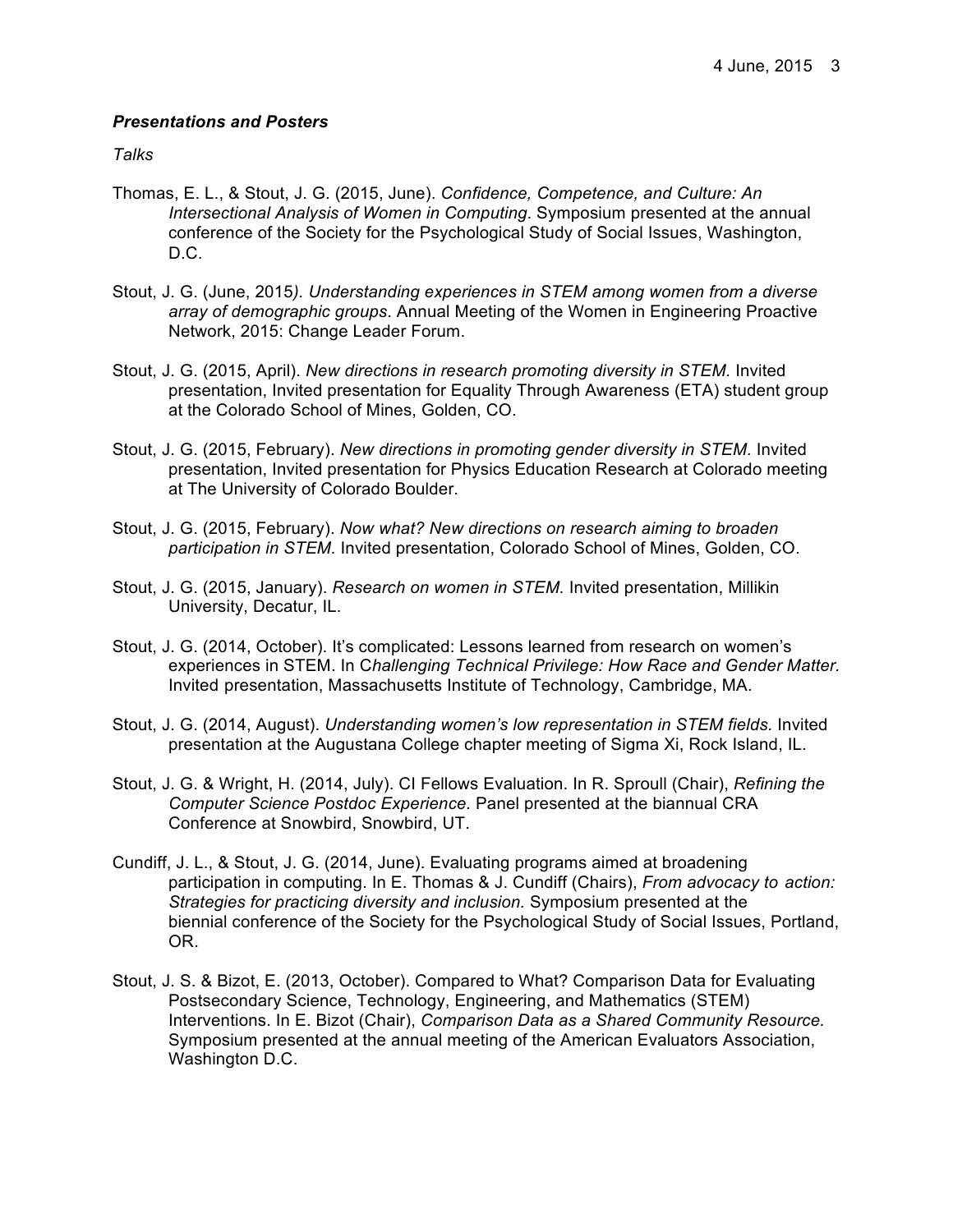- Stout, J. S. (2013, September). *Understanding the critical role of belonging in women's STEM pursuits.* Conversation with Faculty and Administrators: Using Research to Inform Policies in Science Education Symposium, Washington, D.C.
- Stout, J. G. (2013, February). *Examining the relationship between students' stereotypes about and interest in science careers.* Presentation at the Discipline-based Education Research Series at the University of Colorado, Boulder.
- Stout, J. G., Ito, T. A., Finkelstein, N. D. & Pollock, S. J. (2013, January). *How Women's Endorsement of Gendered Science Stereotypes Contributes to the Gender Gap in STEM Participation*. In J. Stout & C. Moss-Racusin (Co-Chairs), *New Interdisciplinary Perspectives on the Antecedents to and Remedies for the Gender Gap in STEM.* Symposium at the annual meeting of the Society for Personality and Social Psychology, New Orleans, LA.
- Stout, J. G. (2013, January). *Using a belonging framework to understand and promote a diverse workforce.* Invited presentation at the Stanford Graduate School of Business, Palo Alto, CA.
- Stout, J. G. (2012, November). *Exploring how communal goals explain women's participation in the sciences.* Presentation at the Discipline-based Education Research Series at the University of Colorado, Boulder.
- Stout, J. G. (2012, September). *Understanding and enhancing women's sense of belonging in science.* Invited presentation at the Women and Science in Education Lunch Discussion at the annual meeting of the Society for Psychophysiological Research, New Orleans, LA.
- Stout, J. G. (2012, March). *When and why self-affirmation buffers against social identity threat.* Presentation at the Social Area Colloquium series, Department of Psychology and Neuroscience, The University of Colorado, Boulder.
- Stout, J.G. (2012, February). *Self-affirmation narrows the gender gap in physics.* Invited presentation for Physics Education Research at Colorado meeting at The University of Colorado Boulder.
- Stout, J. G., & Dasgupta, N. (2011, August). *Learning to cope: Achievement goals change women's reactions to sexism.* Symposium presentation for Division 8 at the annual meeting of the American Psychological Association, Washington D.C.
- Stout, J. G., & Dasgupta, N. (2011, July). *Mastering one's destiny: Using an achievement goal framework to overcome social identity threat.* Symposium presentation at the annual meeting of the European Associated for Social Psychology, Stockholm, Sweden.
- Stout, J. G. (2010, October). *Opting in: Strategies to promote achievement in the face of social identity threat.* Invited presentation at The University of St. Andrews, Fife, Scotland, UK.
- Stout, J. G. (2010, September). *STEMing the tide: Female experts inoculate women's self-concept and professional goals in science, technology, engineering, and mathematics (STEM).* Invited presentation at Augustana College, Rock Island, IL.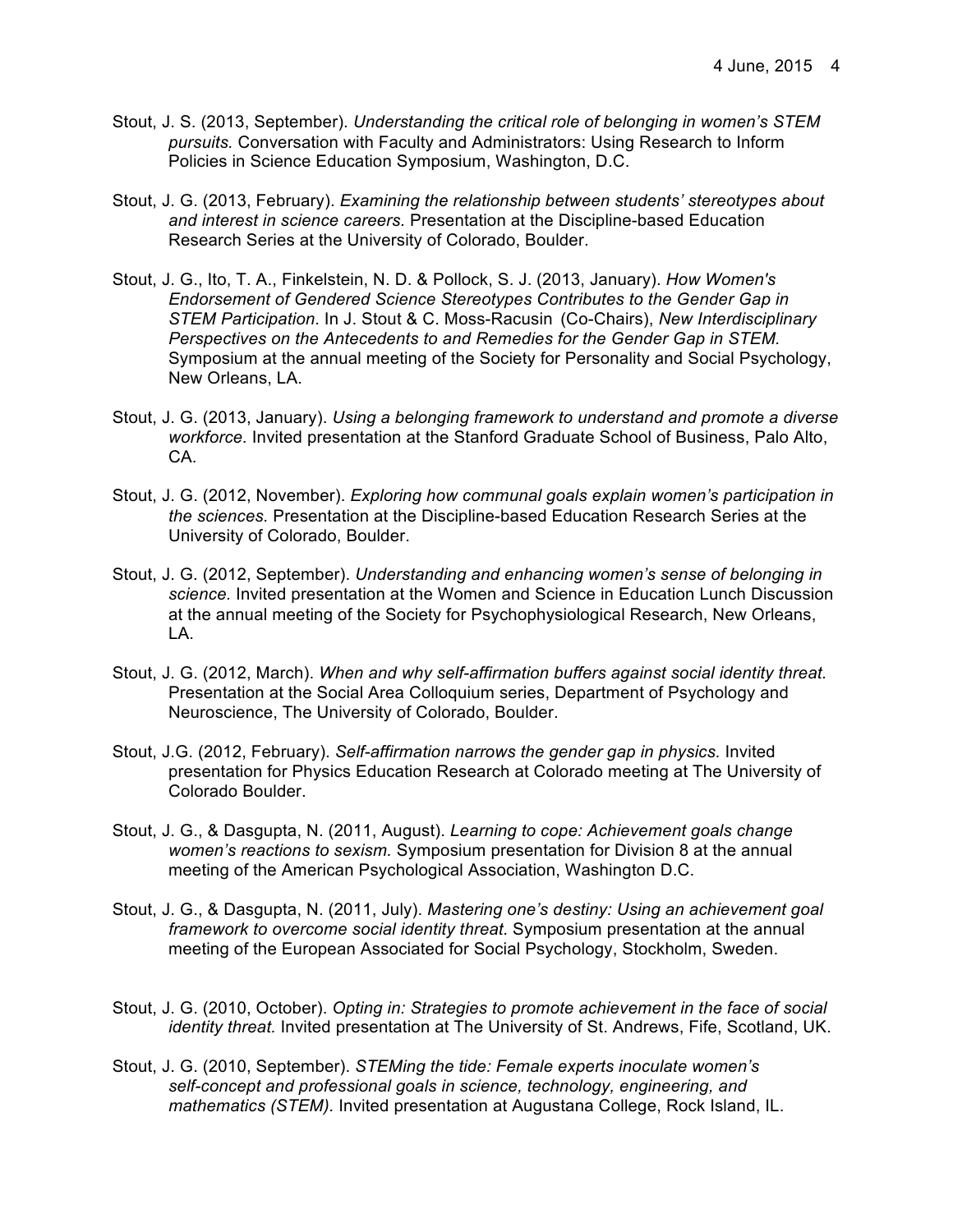- Stout, J. G., & Dasgupta, N. (2010, May). *Learning to cope: Achievement goals affect women's reactions to sexism.* Presentation at the annual meeting of the Midwestern Psychological Association, Chicago, IL.
- Stout, J. G., & Dasgupta, N. (2010, January). When he doesn't mean you: Gender-exclusive language as ostracism for women. J. Stout & N. Dasgupta (Co-Chairs), *Do I belong here? Identifying Factors that Fortify vs. Attenuate Women's Sense of Belonging in Stereotypically Masculine Academic and Professional Domains*.*. Symposium* at the annual meeting of the Society for Personality and Social Psychology, Las Vegas, NV.
- Stout, J. G., & Dasgupta, N. (2009, May). *Gender-exclusive Language as Ostracism.*  Presentation at the annual meeting of the Midwestern Psychological Association, Chicago, IL.
- Stout, J. G. (2008, October). *When he doesn't mean you: Gender-exclusive language as a form of subtle ostracism.* Presentation at Division III Colloquium Series, University of Massachusetts, Amherst, MA.
- Stout, J. G. (2007, April). *Tipping the equation: Stereotype-salience and women's selfperception of math.* Presentation at Division III Colloquium Series, University of Massachusetts, Amherst, MA.
- Stout, J. G., Tauber, S., & Corts, D. P. (2005, May). *Directed forgetting instructions reduce false memories for semantic associates.* Presentation at the annual meeting of the Midwestern Psychological Association, Chicago, IL.

#### *Poster presentations*

- Nyame-Mensah, A., Wright, H. M., & Stout , J. G. (2015, May). *Using National Survey Data to Assess Interventions.* Poster presented at the annual Understanding Interventions Conference, San Diego, CA.
- Wright, H. M., Nyame-Mensah, A., & Stout, J. G. (2015, May). *Assessing Interventions Aimed at Promoting Women's Advancement in Computing Careers.* Poster presented at the annual Understanding Interventions Conference, San Diego, CA.
- Stout, J. G. & Wright, H. M. (2015, May). *Drilling down to better understand first generation students' patterns of success in computing,* Poster presented at the annual meeting of the Association for Psychological Science 2015.
- Grunberg, V., Stout, J. G., & Ito, T. A. (2014, January). *Not all STEM is created equal: How perceived goal affordances impact women's intentions to pursue science-related fields*. Poster presented at the annual meeting of the Society for Personality and Social Psychology, Austin, TX.
- Stout, J. G., Ito, T. A., Cohen, G. L., Finkelstein, N. D., Miyake, A., & Pollock, S. J. (2012, October). *Beliefs about physics intelligence differentially influence women and men's self-perceptions and performance in physics.* Poster presented at the annual Symposium on STEM Education, Boulder, CO.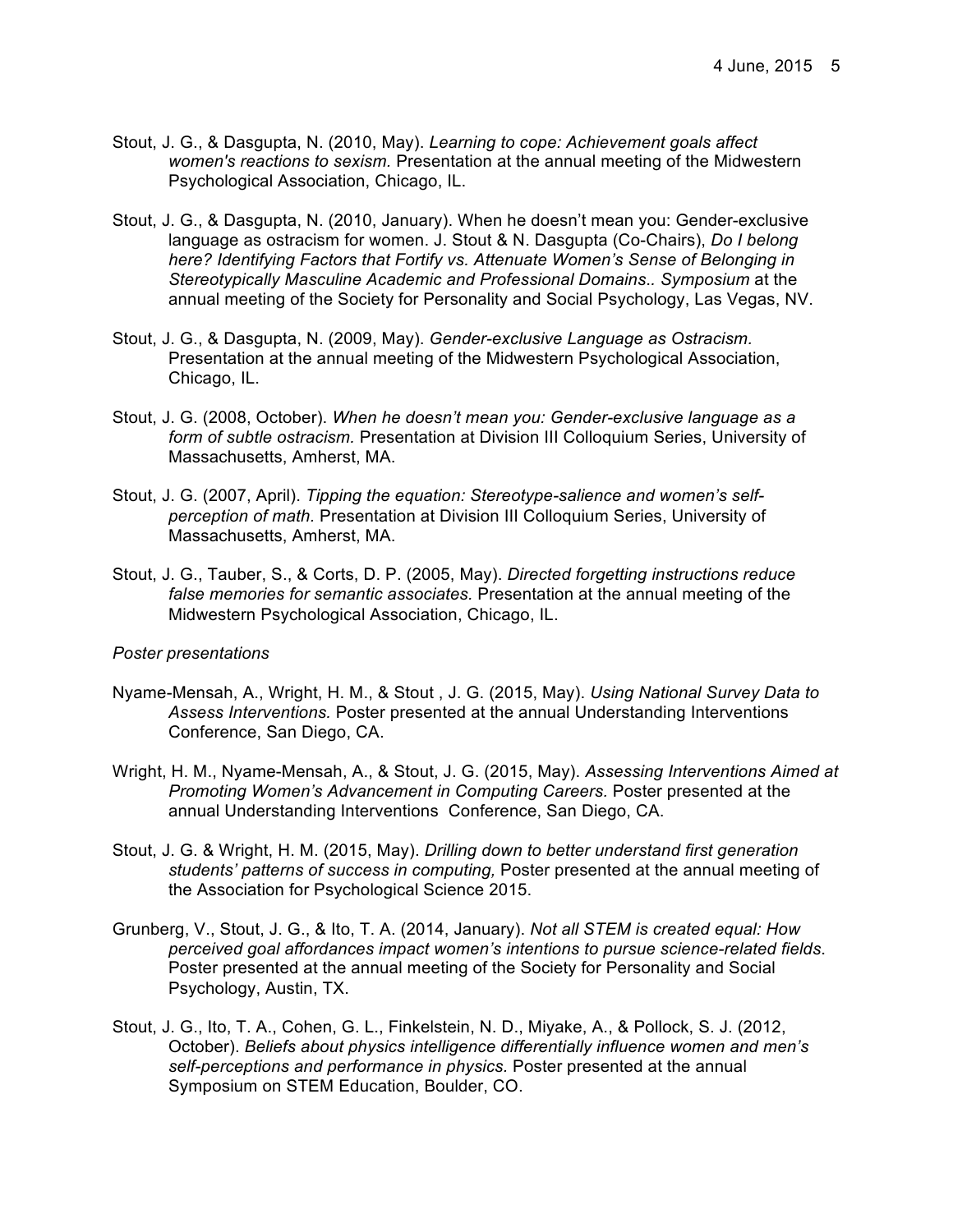- Stout, J. G., Ito, T. A., Kost-Smith, L. E., Cohen, G. L., Finkelstein, N. D., Miyake, A., & Pollock, S. J. (2012, May). *Understanding how students' sense of belonging explains the gender gap in STEM participation.* Poster presented at the CU Science Education Initiative and Integrating STEM Education conference, Boulder, CO.
- Asgari, S., Dasgupta, N., & Stout, J. G. (2012, May). *When do counterstereotypic ingroup members inspire versus deflate? The effect of successful professional women on young women's leadership self-concept.* Poster presented at the annual meeting of the Association for Psychological Science, Chicago, IL.
- Stout, J. G., Ito, T. A., Kost-Smith, L. E., Cohen, G. L., Finkelstein, N. D., Miyake, A., & Pollock, S. J. (2012, January). *Values affirmation helps to align stereotype threatened women's beliefs about their ability with their actual ability.* Poster presented at the Self and Identity Preconference at the annual meeting of the Society for Personality and Social Psychology, San Diego, CA.
- Stout, J. G., & Dasgupta, N. (2011, January)*. Learning to cope: Achievement goals change women's reactions to sexism.* Poster presented at the annual meeting of the Society for Personality and Social Psychology, San Antonio, TX.
- Stout, J. G., Dasgupta, N., & Hunsinger, M. (2009, February). *If she=math, then math=me: Women's implicit responses to gender-counterstereotypic cues.* Poster presented at the annual meeting of the Society for Personality and Social Psychology, Tampa, FL.
- Stout, J. G., & Dasgupta, N. (2008, August)*. Gender-exclusive language as a form of social exclusion.* Poster presented at Language, Communication and Cognition University of Brighton, Brighton, UK.
- Stout, J. G., & Dasgupta, N. (2008, May). *When he doesn't mean you: Gender-biased language as a form of ostracism.* Poster presented at the annual meeting of the Association for Psychological Science, Chicago, IL.
- Stout, J. G., Dasgupta, N., & Hunsinger, M. (2008, February). *I love math, I love English not: Stereotype-avoidance in a stereotypic academic environment.* Poster presented at the annual meeting of the Society for Personality and Social Psychology, Albuquerque, NM.
- Corts, D. P., Stout, J. G., & Bouchard, L. (2006, May). *Switching working memory codes can undermine the success of intentional forgetting.* Poster presented at the annual meeting of the Association for Psychological Science, New York City, NY.
- Stout, J. G., & Corts, D. P. (2005, June). *Category-based instructions to forget reduce set differentiation before but not after encoding.* Poster presented at the annual meeting of the Association for Psychological Science, Los Angeles, CA.
- Stout, J. G., Tauber, S., & Corts, D. P. (2005, April). *Maintenance and elaborative rehearsal in directed forgetting tasks.* Poster presented at the annual meeting of the Western Psychological Association, Portland, OR.
- Corts, D. P., Stout, J.G., & Tauber, S. (2005, April). *Category based cues reduce item-method directed forgetting effects.* Poster presented at the annual meeting of the Western Psychological Association, Portland, OR.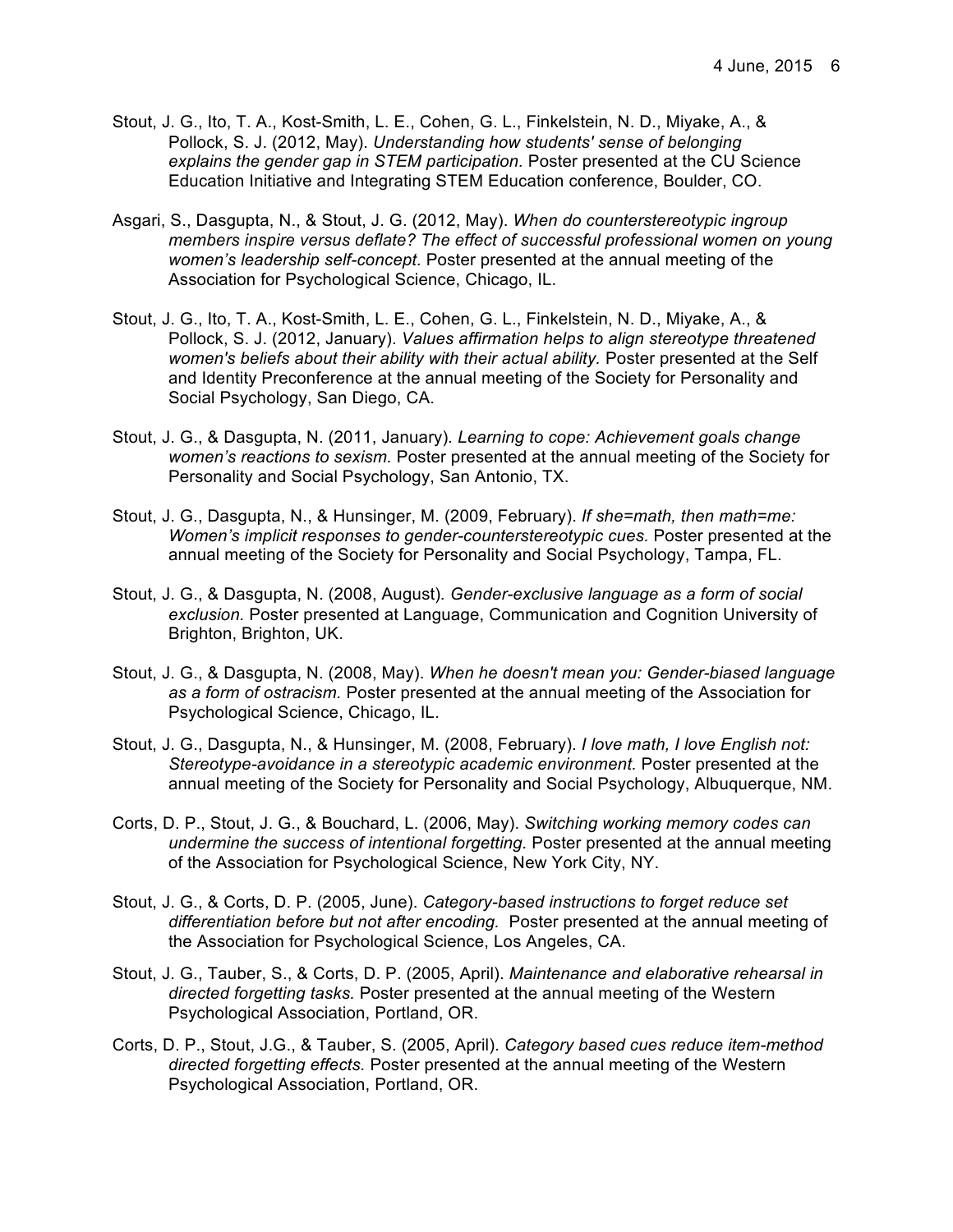## *Teaching and Mentorship*

Introductory Psychology, Guest Lecturer, Trinity Washington University, Fall 2013 Psychology of Women, Instructor, University of Massachusetts Amherst, Fall 2010 Gender Development, Guest Lecturer, University of Massachusetts Amherst, Fall 2010 Junior Year Writing, Guest Lecturer, University of Massachusetts Amherst, Fall 2010 Statistics in Psychology, Instructor, University of Massachusetts Amherst, Spring 2010 Research Methods, Lab Instructor, University of Massachusetts Amherst, Fall 2006

Undergraduate Student Advising:

Independent Study Advisor, Marie Danaher, Fall 2011-Spring 2012. Independent Study Advisor, Aubrey Rhodes, Spring 2012 Honors Thesis Committee Member, David Satin, Fall 2007-Spring 2008

## *Research Publicity*

Gender exclusive language PSPB (2011) article:

--selected to be included in the Harvard Kennedy School Women and Public Policy Program's new *Gender Action Portal (GAP):* http://gap.hks.harvard.edu/content/whenhe-doesn%E2%80%99t-mean-you-gender-exclusive-language-ostracism

Women in STEM *JPSP* (2011) article discussed in:

--*Inside Higher Ed* at:

http://www.insidehighered.com/news/2011/03/03/study\_suggests\_role\_of\_role\_models\_i n encouraging female undergraduates in math and science

--*Lab Manager Magazine* at: http://www.labmanager.com/?articles.view/articleNo/4391/article/-Social-Vaccine-- Protects-Women-s-Interest-in-Science

--*Slate magazine* at: http://www.slate.com/id/2286671/

*-- The Takeaway* at: http://www.thetakeaway.org/2012/jul/25/the-search-for-the-nextsally-ride/

--*Turnstyle News* at: http://turnstylenews.com/2011/03/09/an-unconscious-bias-womenin-math-and-science/

--*Turnstyle News* at: http://turnstylenews.com/2011/06/01/women-in-science-the-lownumbers-dont-lie/

#### *Professional Service*

Ad hoc reviewing for funding agencies: National Science Foundation

Ad hoc reviewing for journals:

British Journal of Social Psychology Computer Science Education European Journal of Social Psychology Journal of Personality and Social Psychology Journal of College Science Teaching: Research and Teaching Learning and Individual Differences Personality and Social Psychology Bulletin Physical Review Special Topics - Physics Education Research Psychology of Women Quarterly